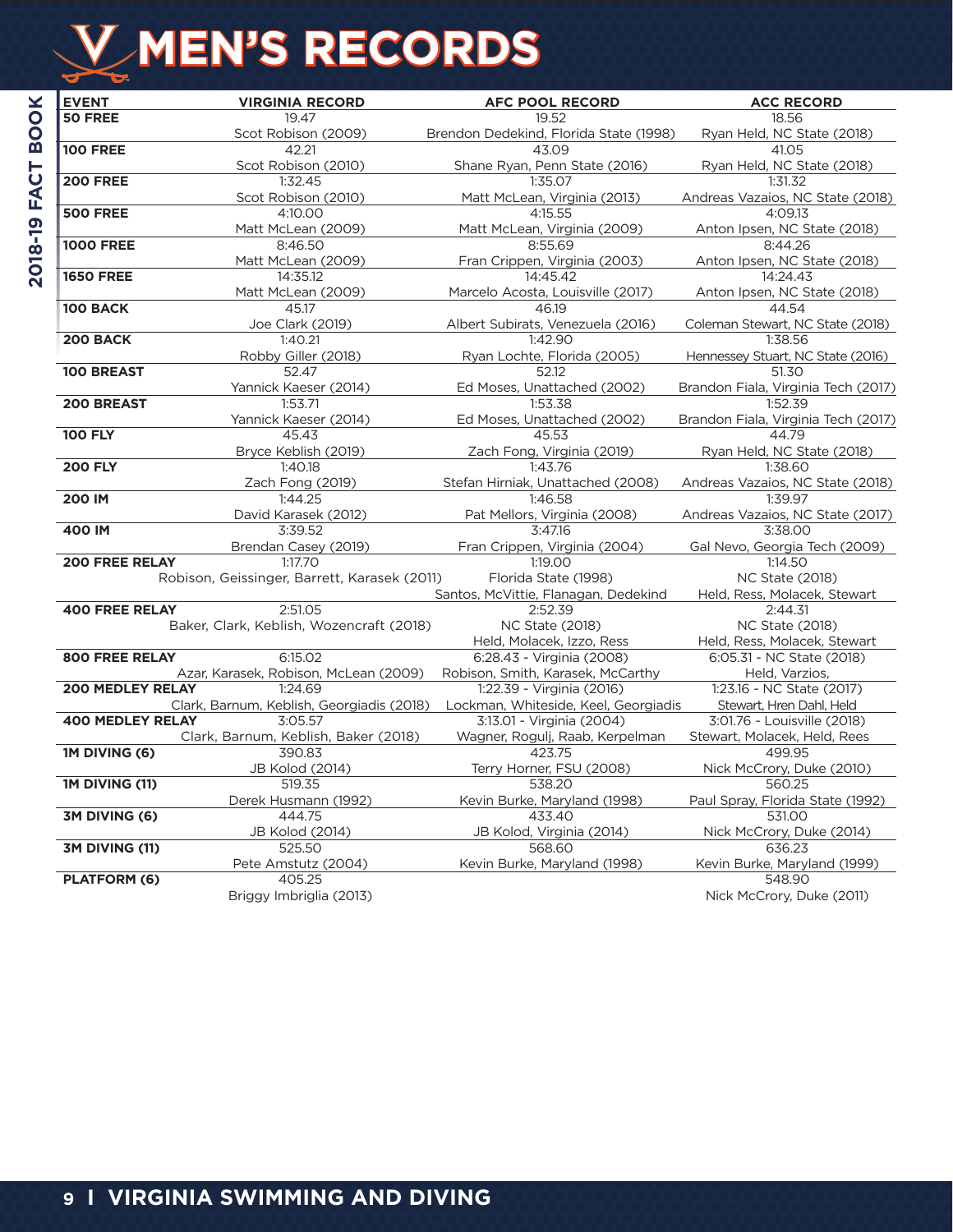# **MEN'S ALL-TIME LISTS**

| ×             | <b>50 FREESTYLE</b> |
|---------------|---------------------|
| $\mathbf O$   | Scot Robison        |
| $\mathbf O$   | 2.<br>Ryan Baker    |
| മ             | 3.<br>Luke Anderson |
| ⊢             | 4. Tom Barrett      |
| ن             | 5. Peter Geissinger |
| Ř             | Matt Lockman        |
|               | 7. John Whiteside   |
| ෩             | 8. Joe Clark        |
| Ŧ             | 9. Cooper Wozencraf |
| $\frac{1}{2}$ | 9. Charlie Rommel   |
|               | 10. Matt Lockman    |
| O             |                     |
|               | DEECTV              |

# 10. Matt Lockman **100 FREESTYLE**

| 1. Scot Robison     | 42.21 | 2010 |
|---------------------|-------|------|
| 2. Ryan Baker       | 42.64 | 2019 |
| 3. John Whiteside   | 42.76 | 2017 |
| 4. Luke Anderson    | 43.01 | 2005 |
| 5. Tom Barrett      | 43.04 | 2013 |
| 6. Bryce Keblish    | 43.05 | 2019 |
| 7. Peter Geissinger | 43.06 | 2012 |
| 8. Joe Clark        | 43.17 | 2018 |
| 9. Luke Georgiadis  | 43.37 | 2018 |
| 10. Matt Lockman    | 43.52 | 2017 |

1. Scot Robison 19.47 2009 **2. Ryan Baker 19.53 2019** 3. Luke Anderson 19.58 2005 4. Tom Barrett 19.70 2013<br>5. Peter Geissinger 19.71 2011 5. Peter Geissinger 19.71 2011 Matt Lockman 19.71 2016<br>John Whiteside 19.84 2017 7. John Whiteside 19.84 2017<br>**8. Joe Clark 19.89 2019 8. Joe Clark 19.89 2019 9. Cooper Wozencraft 19.90 2019** 9. Charlie Rommel 19.92 2015<br>10 Matt Lockman 19.93 2016

# **200 FREESTYLE**

| 1. Scot Robison      | 1:32.45 | 2010 |
|----------------------|---------|------|
| 2. Matt McLean       | 1:32.80 | 2009 |
| 3. Rvan Baker        | 1:33.50 | 2019 |
| 4. Cooper Wozencraft | 1:33.76 | 2019 |
| 5. Luke Georgiadis   | 1:33.78 | 2018 |
| 6. David Karasek     | 1:34.42 | 2012 |
| 7. John Azar         | 1:34.79 | 2009 |
| 8. Nick Alexiou      | 1:34.80 | 2013 |
| 9. John Whiteside    | 1:34.96 | 2017 |
| 10. Tom Barrett      | 1:35.01 | 2013 |
| Austin Quinn         | 1:35.01 | 2017 |
|                      |         |      |

# **500 FREESTYLE**

| 1. Matt McLean    | $4:10.00*$ | 2009 |
|-------------------|------------|------|
| 2. Brendan Casey  | 4:12.63    | 2019 |
| 3. John Snawerdt  | 4:14.26    | 2009 |
| 4. Sam Magnan     | 4:14.55    | 2019 |
| 5. Taylor Smith   | 4:15.19    | 2009 |
| 6. Robby Giller   | 4:15.70    | 2018 |
| 7. Darren Ankosko | 4:15.98    | 2009 |
| 8. Ian Prichard   | 4:16.32    | 2001 |
| 9. Fran Crippen   | 4:16.48    | 2003 |
| 10. Brad Phillips | 4:17.61    | 2013 |

# **1000 FREESTYLE**

| $8:46.50*$ | 2009 |
|------------|------|
| 8:54.56    | 2003 |
| 8:55.20    | 2009 |
| 8:57.86    | 2009 |
| 8:59.12    | 2001 |
| 9:01.72    | 2011 |
| 9:01.95    | 2009 |
| 9:03.32    | 2018 |
| 9:04.76    | 1998 |
| 9:04.97    | 2001 |
|            |      |

#### **1650 FREESTYLE**

| 1. Matt McLean         | 14:35.12* | 2009 |
|------------------------|-----------|------|
| 2. Brendan Casey       | 14:37.50  | 2019 |
| 3. Taylor Smith        | 14:45.00  | 2009 |
| 4. Fran Crippen        | 14:46.05  | 2003 |
| 5. Sam Magnan          | 14:50.70  | 2019 |
| 6. Ian Prichard        | 14:51.70  | 2001 |
| 7. John Snawerdt       | 14:53.42  | 2009 |
| 8. Jan Daniec          | 14:53.48  | 2013 |
| 9. John Millen         | 14:56.24  | 2005 |
| <b>10.Matthew Otto</b> | 14:57.49  | 2019 |

#### **100 BACKSTROKE**<br>1. Joe Clark 45.17 **1. Joe Clark 45.17 2019** 2. Kyle Dudzinski 46.06 2014 3. Jack Murfee 46.30 2014 4. Luke Papendick  $46.83$  2014<br>5. Fric Olesen  $46.89$  2009 5. Eric Olesen 46.89 2009 6. Matt Murray **47.13 2013**<br>**7. Cooper Wozencraft 47.17** 2018 **7. Cooper Wozencraft 47.17 2018**<br>**8. Jusitn Grender 47.22 2019 8. Jusitn Grender 47.22 2019** 9. Austin Quinn 47.23 2015 10. Zach Bunner **200 BACKSTROKE**<br>1. Pobby Giller 1:40.21 **1. Robby Giller 1:40.21 2018 2. Joe Clark 1:40.68 2019 3**. Luke Papendick 1:40.99 2014<br>**4. Cooper Wozencraft 1:41.62 2018 4. Cooper Wozencraft 1:41.62 2018 5. Brendan Casey 1:41.86** 2018 6. Parker Camp 7. Luke Wagner 1:42.67 2001 8. Austin Quinn 1:42.70 2016 Brady Fox 1:42.74 2012<br> **Justin Grender 1:42.74 2019 Justin Grender 100 BREASTSTROKE**<br>1. Yannick Kaeser 52.47 1. Yannick Kaeser 52.47 2014 2. Ed Moses 52.60 2000<br> **Keefer Barnum 52.60** 2018 **Keefer Barnum 52.60** 2018 **4. Alex Albracht 53.05** 2018<br>**5. Vanja Rogulj 53.14 2007** 5. Vanja Rogulj 53.14 2007 6. Taylor Grey **7. Matthew Otto 53.68** 2018 8. Ryan Hurley  $\begin{array}{r} 53.75 \ 9 \ \end{array}$  Gary Marshall  $\begin{array}{r} 53.75 \ 53.76 \ \end{array}$  2002 9. Gary Marshall 53.76 2002 10. Tom Casey **200 BREASTSTROKE**<br>1. Yannick Kaeser 1:53.41 Yannick Kaeser 1:53.41 2015<br> **Matthew Otto 1:53.46 2019 2. Matthew Otto 1:53.46 2019**  3. Ryan Hurley 1:53.93 2009 Ed Moses **5. Keefer Barnum 1:54.04** 2018 6. Gary Marshall 1:54.79 2002 7. Taylor Grey 1:54.89 2013 8. Vanja Rogulj 1:55.07 2006<br>**9. Casev Storch 1:55.30 2019 9. Casey Storch 1:55.30 2019** 10.Jacob Wells **100 BUTTERFLY 1. Bryce Keblish 45.43 2019 2. Zach Fong 45.53 2019**  Ee Robertson 46.62 2009<br>Peter Geissinger 46.65 2011 4. Peter Geissinger 46.65<br>**5. Gust Kouvaris 46.78 5. Gust Kouvaris 46.78 2019** Pat Reams 46.83 2009<br> **Ted Schubert 47.01** 2017 **7. Ted Schubert 47.01** 2017 8. Matt Lockman 47.23 2016 9. Eric Olesen 10.Parker Camp 47.26 2013 **200 BUTTERFLY**<br>1. Zach Fong 1:40.18 **1. Zach Fong 1:40.18 2019 2. Ted Schubert 1:41:35** 2018 3. Michael Raab 1:42.84 2003 4. Shamek Pietucha 1:43.50 1999 Pat Reams 1:43.51 2009<br>
Doak Finch 1:43.54 2000 6. Doak Finch 1:43.54 2000 7. David Ingraham 1:43.77 2014 Nathan Hart 1:43.81 2014<br>Lee Robertson 1:44.22 2009 9. Lee Robertson 1:44.22 2009 10. Stefan Hirniak

# **200 INDIVIDUAL MEDLEY**

| 1. Ted Schubert    | 1:43.49 | 2019 |
|--------------------|---------|------|
| 2. Bryce Keblish   | 1:43.98 | 2019 |
| 3. David Karasek   | 1:44.25 | 2012 |
| 4. Zach Fong       | 1:44.28 | 2018 |
| 5. Parker Camp     | 1:44.50 | 2013 |
| 6. Matt Houser     | 1:44.51 | 2011 |
| 7. Austin Quinn    | 1:44.58 | 2016 |
| 8. Casey Storch    | 1:44.59 | 2019 |
| 9. Luke Papendick  | 1:44.74 | 2014 |
| 10. David Ingraham | 1:44.95 | 2014 |

# **400 INDIVIDUAL MEDLEY**

| 1. Brendan Casey  | 3:38.43 | 2019 |
|-------------------|---------|------|
| 2. Ted Schubert   | 3:39.52 | 2018 |
| 3. Robby Giller   | 3:41.56 | 2018 |
| 4. Pat Mellors    | 3:42.03 | 2007 |
| 5. Casey Storch   | 3:42.74 | 2019 |
| 6. David Ingraham | 3:42.94 | 2014 |
| 7. Austin Quinn   | 3:44.86 | 2016 |
| 8. Bo Greenwood   | 3:44.99 | 2002 |
| 9. Matthew Otto   | 3:45.25 | 2019 |
| 10. Brad Phillips | 3:45.34 | 2014 |

### **1-METER DIVING**

| 1. JB Kolod             | 390.83 | 2014 |
|-------------------------|--------|------|
| 2. Colby Shinholser     | 377.93 | 2014 |
| 3. Pete Amstutz         | 365.33 | 2004 |
| 4. Carl Buergler        | 362.70 | 2014 |
| <b>5. Brvce Shelton</b> | 360.45 | 2018 |
| 6. Jake Greenberg       | 334.88 | 2018 |
| 7. Walker Creedon       | 310.20 | 2019 |
| 8. Tristan Gess         | 277.20 | 2018 |
| <b>3-METER DIVING</b>   |        |      |
| 1. JB Kolod             | 444.75 | 2015 |

| 8. Tristan Gess     | 290.20         | 2017 |
|---------------------|----------------|------|
| 7. Jake Greenberg   | 293.40         | 2018 |
| 6. Walker Creedon   | 338.50         | 2019 |
| 5. Jordan Sacks     | 369.08         | 2014 |
| 4. Briggy Imbriglia | 376.50         | 2012 |
| 3. Carl Buergler    | 390.52         | 2015 |
| 2. Bryce Shelton    | 405.85         | 2018 |
| 1. JU NUIVU         | ——— . <i>.</i> | 2012 |

# **PLATFORM DIVING**

| 1. JB Kolod         | 405.25 | 2015 |
|---------------------|--------|------|
| 2. Briggy Imbriglia | 389.85 | 2012 |
| 3. Walker Creedon   | 377.90 | 2018 |
| 4. Bryce Shelton    | 369.15 | 2017 |
| 5. Carl Buergler    | 353.70 | 2015 |
| 6. Eric Kelley      | 344.50 | 2004 |
| 7. Colby Shinholser | 329.55 | 2015 |
| 8. Jordan Sacks     | 313.35 | 2015 |
| 9. Tristan Gess     | 245.75 | 2018 |
|                     |        |      |

#### \* ACC Record

2018-19 student-athletes in **bold Year** in bold denotes 2018-19 mark Records are based on a student-athlete's best time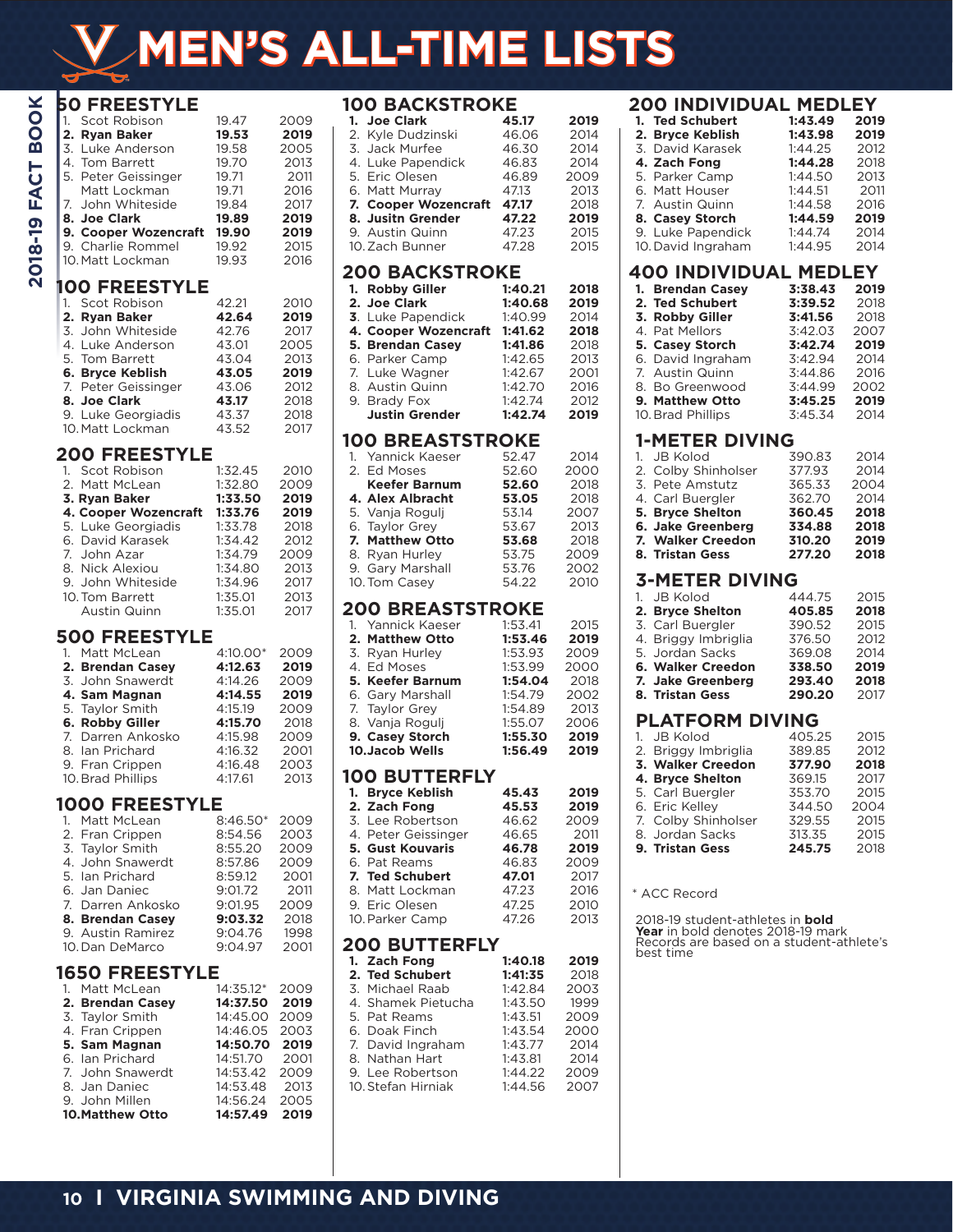# **MEN'S ALL-TIME RELAY LISTS**

| <b>BOOK</b><br><b>FACT</b> | <b>200 FREE RELAY</b><br>1. Scot Robison, Peter Geissinger, Tom Barrett, David Karasek<br>2. Scot Robison, Peter Geissinger, Eric Olesen, John Azar<br>3. Scot Robison, Lee Robertson, Peter Geissinger, Eric Olesen<br>4. Matt Lockman, Charlie Rommel, Jake Pearce, Kyle Dudzinski<br>5. Scot Robison, Lee Robertson, Peter Geissinger, John Azar                                                       | 1:17.70<br>1:18.05<br>1:18.21<br>1:18.39<br>1:18.42            | 2011<br>2010<br>2009<br>2014<br>2009         |
|----------------------------|-----------------------------------------------------------------------------------------------------------------------------------------------------------------------------------------------------------------------------------------------------------------------------------------------------------------------------------------------------------------------------------------------------------|----------------------------------------------------------------|----------------------------------------------|
| 018-19<br>Ñ                | <b>400 FREE RELAY</b><br>1. Ryan Baker, Joe Clark, Bryce Keblish, Cooper Wozencraft<br>2. Ryan Baker, Joe Clark, Bryce Keblish, Cooper Wozencraft<br>2. Scot Robison, Peter Geissinger, Tom Barrett, Matt McLean<br>3. Ryan Baker, Luke Georgiadis, Joe Clark, Bryce Keblish<br>4. Scot Robison, Peter Geissinger, John Azar, Matt McLean<br>5. Tom Barrett, Peter Geissinger, David Karasek, Parker Camp | 2:51.05<br>2:51.24<br>2:51.26<br>2:51.28<br>2:51.50<br>2:54.27 | 2018<br>2019<br>2011<br>2018<br>2009<br>2012 |
|                            | <b>800 FREE RELAY</b><br>1. John Azar, David Karasek, Scot Robison, Matt McLean<br>2. Ryan Baker, Samuel Schilling, Joe Clark, Cooper Wozencraft<br>3. Matt McLean, Peter Geissinger, David Karasek, Scot Robison<br>4. Matt McLean, Taylor Smith, David Karasek, Scot Robison<br>5. Ryan Baker, Sam Schilling, Luke Georgiadis, Cooper Wozencraft                                                        | 6:15.02<br>6:16.00<br>6:16.59<br>6:16.75<br>6:18.10            | 2009<br>2019<br>2011<br>2011<br>2018         |
|                            | <b>200 MEDLEY RELAY</b><br>1. Joe Clark, Keefer Barnum, Bryce Keblish, Luke Georgiadis<br>2. Jack Murfee, Yannick Kaeser, David Ingraham, Charlie Rommel<br>3. Joe Clark, Keefer Barnum, Bryce Keblish, Justin Grender<br>4. Eric Olesen, Ryan Hurley, Lee Robertson, Scot Robison<br>5. Eric Olesen, Ryan Hurley, Lee Robertson, Peter Geissinger                                                        | 1:24.69<br>1:24.98<br>1:25.19<br>1:25.99<br>1:26.12            | 2018<br>2014<br>2019<br>2009<br>2009         |
|                            | <b>400 MEDLEY RELAY</b><br>1. Joe Clark, Keefer Barnum, Bryce Keblish, Ryan Baker<br>2. Matt Murray, Taylor Grey, Peter Geissinger, Scot Robison<br>3. Jack Murfee, Yannick Kaeser, David Ingraham, Kyle Dudzinski<br>4. Eric Olesen, Ryan Hurley, Lee Robertson, Scot Robison<br>5. Eric Olesen, Tom Casey, Peter Geissinger, Scot Robison                                                               | 3:05.14<br>3:08.45<br>3:08.64<br>3:08.71<br>3:08.85            | 2019<br>2011<br>2014<br>2009<br>2010         |

2018-19 Student-Athletes in **Bold - Year** in bold denotes 2018-19 mark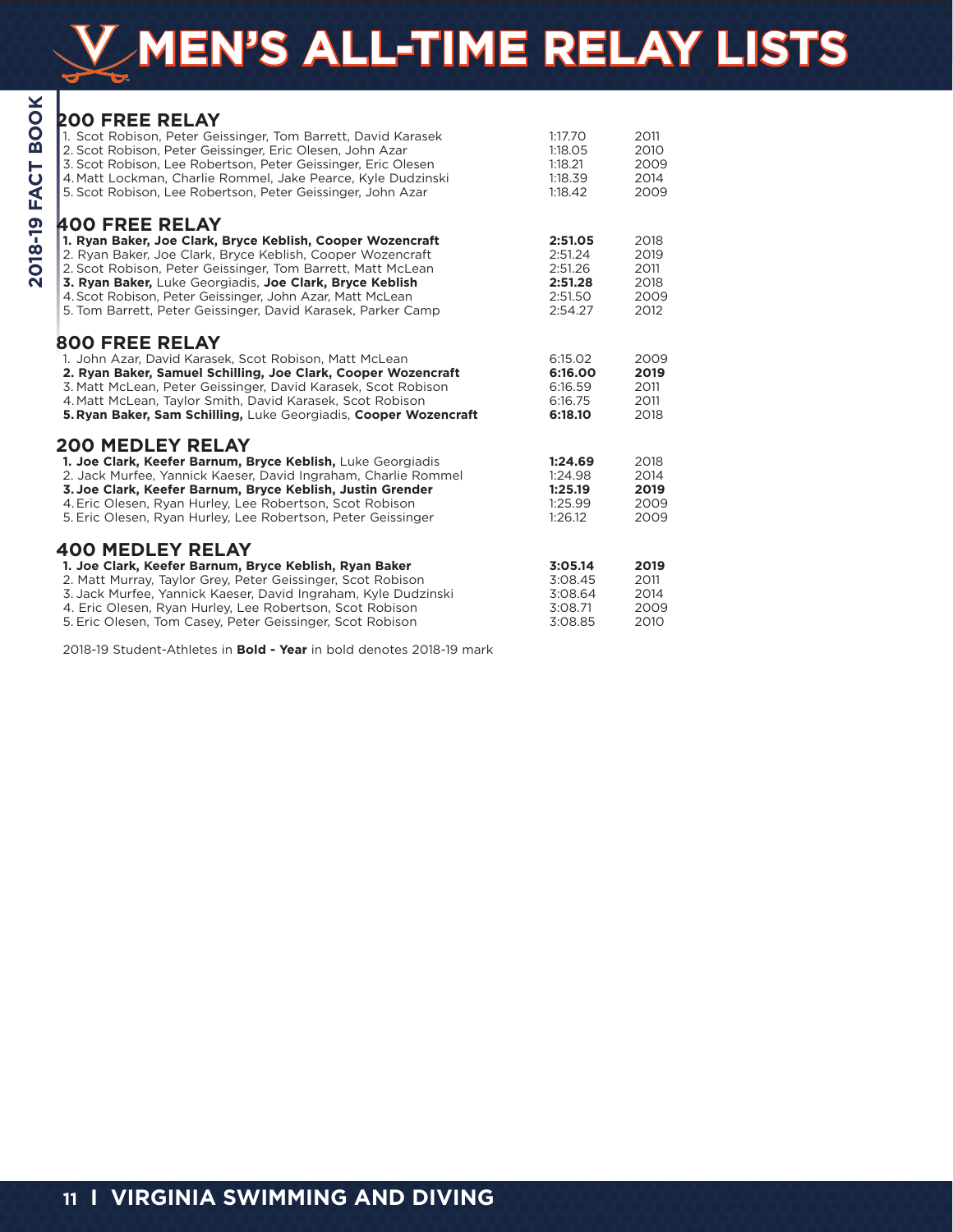# **CAVALIER WOMEN'S RECORDS WOMEN'S RECORDS**

| <b>EVENT</b>            | <b>VIRGINIA RECORD</b>                        | <b>AFC POOL RECORD</b>                      | <b>ACC RECORD</b>                      |
|-------------------------|-----------------------------------------------|---------------------------------------------|----------------------------------------|
| 50 FREE                 | 21.54                                         | 22.13                                       | 21.57                                  |
|                         | Caitlin Cooper (2018)                         | Caitlin Cooper, Virginia (2018)             | Kelsi Worrell, Louisville (2016)       |
| <b>100 FREE</b>         | 47.83                                         | 48.37                                       | 46.35                                  |
|                         | Morgan Hill (2018)                            | Mallory Comerford, Louisville (2017)        | Mallory Comerford, Louisville (2017)   |
| <b>200 FREE</b>         | 1:42.46                                       | 1:44.81                                     | 1:40.36                                |
|                         | Leah Smith (2017)                             | Morgan Hill, Virginia (2018)                | Mallory Comerford, Louisville (2017)   |
| <b>500 FREE</b>         | 4:28.90                                       | 4:37.42                                     | 4:28.90                                |
|                         | Leah Smith (2017)                             | Leah Smith, Virginia (2017)                 | Leah Smith, Virginia (2017)            |
| <b>1000 FREE</b>        | 9:20.15                                       | 9:23.79                                     | 9:20.15                                |
|                         | Leah Smith (2016)                             | Leah Smith, Virginia (2016)                 | Leah Smith, Virginia (2016)            |
| <b>1650 FREE</b>        | 15:25.30                                      | 15:58.46                                    | 15:25.30                               |
|                         | Leah Smith (2016)                             | Cara Lane, Virginia (2001)                  | Leah Smith, Virginia (2016)            |
| 100 BACK                | 50.01                                         | 51.56                                       | 50.01                                  |
|                         | Courtney Bartholomew (2014)                   | Courtney Bartholomew (2015)                 | Courtney Bartholomew, Virginia (2014)  |
| 200 BACK                | 1:49.35                                       | 1:54.03                                     | 1:49.09                                |
|                         | Courtney Bartholomew (2015)                   | Courtney Bartholomew, Virginia (2015)       | Alexia Zevnik, NC State (2017)         |
| <b>100 BREAST</b>       | 58.20                                         | 1:00.94                                     | 57.79                                  |
|                         | Laura Simon (2017)                            | Emma Dutton, Florida State (2004)           | Emma Reaney, Norte Dame (2014)         |
| <b>200 BREAST</b>       | 2:06.65                                       | 2:12.47                                     | 2:04.06                                |
|                         | Laura Simon (2014)                            | Siobhan Bernade Haughey, Michigan (2016)    | Emma Reaney, Notre Dame (2014)         |
| <b>100 FLY</b>          | 51.58                                         | 53.36                                       | 49.43                                  |
|                         | Kaitlyn Jones (2016)                          | Megan Evo, Virginia (2009)                  | Kelsi Worrell, Louisville (2016)       |
| <b>200 FLY</b>          | 1:51.81                                       | 1:54.43                                     | 1:50.61                                |
|                         | Jennifer Marrkand (2018)                      | Jennifer Markkand, Virginia (2018)          | Kelsi Worrell, Louisville (2016)       |
| 200 IM                  | 1:54.05                                       | 1:58.98                                     | 1:54.05                                |
|                         | Kaitlyn Jones (2016)                          | Siobhan Bernade Haughey, Michigan (2016)    | Kaitlyn Jones, Virginia (2016)         |
| 400 IM                  | 4:06.33                                       | 4:11.20                                     | 4:03.51                                |
|                         | Kaitlyn Jones (2016)                          | Claire Crippen, Virginia (2009)             | Tanja Kylliainen, Louisville (2015)    |
| <b>200 FREE RELAY</b>   | 1:26.67                                       | 1:30.13                                     | 1:26.67                                |
|                         | Hill, Rommel, Reed, Cooper, (2018)            | Virginia (2019)                             | Virginia (2018)                        |
|                         |                                               | Hill, Pang, Valls, Eddy                     | Hill, Rommel, Reed, Cooper             |
| <b>400 FREE RELAY</b>   | 3:09.45                                       | 3:16.82- Virginia (2017)                    | 3:09.45 - Virginia (2018)              |
|                         | Hill, Cooper, Reed, Eddy (2018)               | Hill, Pang, Eddy, Cooper                    | Hill, Cooper, Reed, Eddy               |
| <b>800 FREE RELAY</b>   | 6:55.25                                       | 7:12.75                                     | 6:55.25 - Virginia (2016)              |
|                         | Smith, Moroney, Jones, Marrkand (2016)        | Marrkand, Hill, Reed, Eddy (2017)           | Smith, Moroney, Jones, Marrkand        |
| <b>200 MEDLEY RELAY</b> | 1:35.21                                       | 1:38.22                                     | 1:34.52 - NC State (2019)              |
|                         | Gmelich, Wenger, Pang, Valls (2019)           | Virginia (2019)                             | Haan, Hansson, Rowe, Perry             |
|                         |                                               | Gmelich, Wenger, Pang Hill<br>3:34.99       |                                        |
| <b>400 MEDLEY RELAY</b> | 3:26.42                                       |                                             | 3:26.42 - Virginia (2015)              |
|                         | Bartholomew, Simon, Williamson, Thomas (2015) | Virginia (2016)                             | Bartholomew, Simon, Williamson, Thomas |
|                         | 335.00                                        | Moroney, Simon, Jones, Thomas<br>322.35     | 379.98                                 |
| 1M DIVING (6)           | Sydney Dusel (2017)                           | Gabby Agostino, Indiana (2010)              |                                        |
| 1M DIVING (11)          | 425.10                                        | 410.85                                      | Jenna Dreyer, Miami (2007)<br>478.20   |
|                         | Laurie Wagner (1994)                          | Marcia McKeel, NC State (1998)              | Agnes Gerlach, NC State                |
| 3M DIVING (6)           | 392.25                                        | 367.50                                      | 439.70                                 |
|                         | Kylie Towbin (2018)                           | Sydney Dusel/ Kylie Towbin, Virginia (2019) | Abby Johnston, Duke (2010)             |
| 3M DIVING (11)          | 506.70                                        | 538.75                                      | 567.15                                 |
|                         | Katie Caratelli (1997)                        | Tiffany Manning, Florida State (2004)       | Agnes Gerlach, NC State (1993)         |
| <b>PLATFORM</b>         | 297.85                                        |                                             | 367.20                                 |
|                         | Kylie Towbin (2018)                           |                                             | Brittany Viola, Miami (2008)           |
|                         |                                               |                                             |                                        |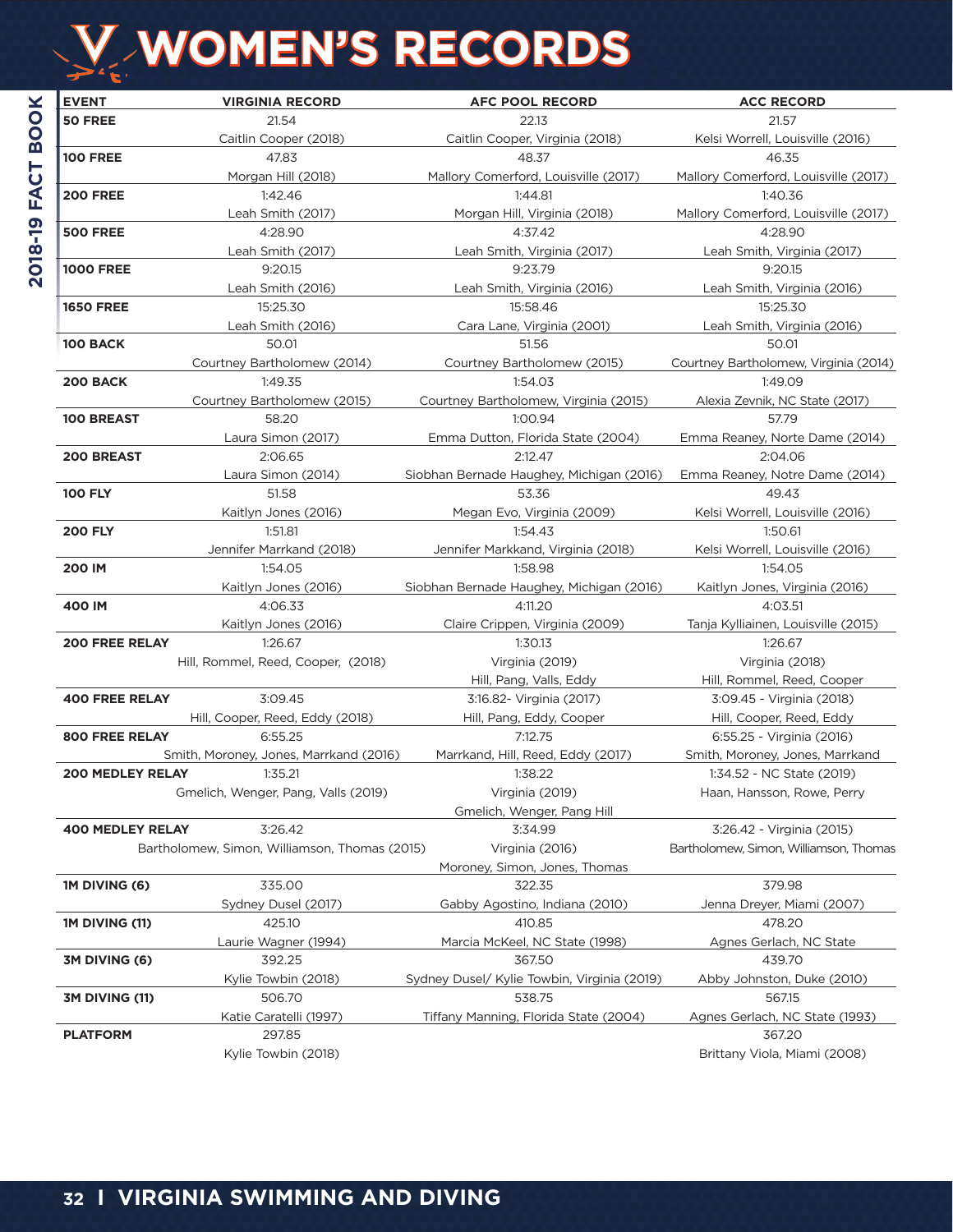# **WOMEN'S ALL-TIME LISTS**

| 1.<br>2.<br>3.<br>4.<br>5.<br>6.<br>7.<br>8.<br>9. | <b>50 FREESTYLE</b><br>Caitlin Cooper<br><b>Morgan Hill</b><br>Lauren Perdue<br>Laine Reed<br>Ellen Thomas<br>Dina Rommel<br><b>Kyla Valls</b><br><b>Megan Moroney</b><br>Mei Christensen<br>10. Kasey Schmidt    | 21.54<br>21.68<br>22.01<br>22.06<br>22.14<br>22.36<br>22.40<br>22.41<br>22.42<br>22.44                        | 2018<br>2019<br>2011<br>2018<br>2014<br>2018<br>2019<br>2016<br>2009<br>2015 |
|----------------------------------------------------|-------------------------------------------------------------------------------------------------------------------------------------------------------------------------------------------------------------------|---------------------------------------------------------------------------------------------------------------|------------------------------------------------------------------------------|
| 1.<br>2.<br>3.<br>7.<br>9.                         | <b>100 FREESTYLE</b><br><b>Morgan Hill</b><br>Lauren Perdue<br>Caitlin Cooper<br>4. Laine Reed<br>5. Megan Moroney<br>6. Kyla Valls<br><b>Eryn Eddy</b><br>8. Ellen Thomas<br><b>Emily Lloyd</b><br>10. Anna Pang | 47.46<br>47.88<br>48.05<br>48:07<br>48.15<br>48.39<br>48.46<br>48.49<br>48.63<br>48.81                        | 2018<br>2011<br>2018<br>2018<br>2016<br>2019<br>2018<br>2015<br>2014<br>2018 |
| 1.<br>2.<br>7.<br>8.<br>9.                         | <b>200 FREESTYLE</b><br>Leah Smith<br>Lauren Perdue<br>3. Paige Madden<br>4. Morgan Hill<br>5. Megan Moroney<br>6. Jennifer Marrkand<br><b>Eryn Eddy</b><br>Rachel Naurath<br>Kyla Valls<br>10. Kaitlyn Jones     | 1:42.46<br>$1:42.51*$<br>1:43.03<br>1:43.27<br>1:43.60<br>1:43.85<br>1:44.10<br>1:44.52<br>1:44.56<br>1:45.11 | 2017<br>2011<br>2019<br>2019<br>2018<br>2018<br>2018<br>2012<br>2018<br>2017 |
| 1.<br>2.<br>3.<br>5.<br>7.<br>8.<br>9.             | <b>500 FREESTYLE</b><br>Leah Smith<br><b>Paige Madden</b><br>Jennifer Marrkand<br>4. Rachel Naurath<br>Katya Bachrouche<br>6. Hanne Borgersen<br>Kelly Offutt<br>Cara Lane<br>Jen Narum<br>10. Caroline Kenney    | 4:28.90<br>4:32.98<br>4:35.21<br>4:37.87<br>4:38.56<br>4:38.72<br>4:39.05<br>4:39.61<br>4:40.64<br>4:41.34    | 2017<br>2019<br>2018<br>2012<br>2011<br>2016<br>2013<br>2001<br>2009<br>2014 |
| 1.<br>2.<br>3.<br>4.<br>5.<br>6.<br>7.<br>8.<br>9. | 1000 FREESTYLE<br>Leah Smith<br>Cara Lane<br>Rachael Burke<br>Katya Bachrouche<br>Kimi Kelly<br>Jen Narum<br>Anne Summer Myers 9:42.61<br>Mirjana Bosevska<br>Kelly Offutt<br>10. Rachel Naurath                  | 9:20.15<br>9:36.35<br>9:40.35<br>9:40.96<br>9:41.31<br>9:42.48<br>9:42.84<br>9:44.34<br>9:44.91               | 2016<br>2001<br>2004<br>2011<br>2004<br>2009<br>2011<br>2000<br>2013<br>2012 |

# **1650 FREESTYLE**

| 1. Leah Smith       | 15:25.30      | 2016 |
|---------------------|---------------|------|
| 2. Cara Lane        | 15:53.49 2003 |      |
| 3. Katya Bachrouche | 16:03.52      | 2011 |
| 4. Kimi Kelly       | 16:04.33      | 2004 |
| 5. Rachael Burke    | 16:06.46      | 2004 |
| 6. Jen Narum        | 16:06.85      | 2009 |
| 7. Hanne Borgersen  | 16:07.60      | 2016 |
| 8. Cece Williams    | 16:08.50      | 2018 |
| 9. Kelly Offutt     | 16:08.65      | 2013 |
| 10. Rachel Naurath  | 16:09.17      | 2011 |

### **100 BACKSTROKE**

|    | שטושונונארונט שטו           |       |      |
|----|-----------------------------|-------|------|
| 1. | Courtney Bartholomew 50.01* |       | 2014 |
|    | 2. Mei Christensen          | 51.58 | 2009 |
|    | 3. Megan Moroney            | 51.83 | 2019 |
|    | 4. Marcie Maguire           | 52.08 | 2019 |
|    | 5. Lauren Smart             | 52.55 | 2010 |
|    | 6. Caroline Gmelich         | 52.38 | 2019 |
|    | 7. Abby Richter             | 52.57 | 2018 |
|    | 8. Emma Seiberlich          | 52.61 | 2012 |
|    | 9. Charlotte Clarke         | 52.64 | 2012 |
|    | 10. Meredith Cavalier       | 52.67 | 2011 |

# **200 BACKSTROKE**

|    | 1. Courtney Bartholomew 1:49.35* |         | 2015 |
|----|----------------------------------|---------|------|
|    | 2. Megan Moroney                 | 1:51.28 | 2019 |
| 3. | <b>Paige Madden</b>              | 1:51.36 | 2019 |
|    | 4. Emma Seiberlich               | 1:51:55 | 2019 |
|    | 5. Mei Christensen               | 1:52.22 | 2009 |
|    | 6. Jennifer Marrkand             | 1:52.41 | 2016 |
|    | 7. Meredith Cavalier             | 1:52.89 | 2012 |
|    | 8. Erin Earley                   | 1:53.16 | 2018 |
|    | 9. Abby Richter                  | 1:53.64 | 2018 |
|    | 10. Ellen Williamson             | 1:53.82 | 2012 |

### **100 BREASTSTROKE**

| 1. Laura Simon                 | 58.20   | 2017 |
|--------------------------------|---------|------|
| 2. Alexis Wenger               | 58.31   | 2019 |
| 3. Vivian Tafuto               | 59.79   | 2017 |
| 4. Kaki Christensen            | 1:00.00 | 2018 |
| 5. Danica Wizniuk              | 1:00.45 | 1999 |
| 6. Katherine McDonnell 1:00.66 |         | 2009 |
| 7. Maddy Vonderhaar 1:00.83    |         | 2016 |
| 8. Vivian Tafuto               | 1:01:09 | 2019 |
| <b>9.</b> Natalie Martin       | 1:01.24 | 2014 |
| 10. Mary Claire Tansill        | 1:01.35 | 2017 |

# **200 BREASTSTROKE**

| 1. Laura Simon         | 2:06.65 | 2015 |
|------------------------|---------|------|
| 2. Kaki Christensen    | 2:08.42 | 2019 |
| 3. Vivan Tafuto        | 2:09.77 | 2019 |
| 4. Christine Olson     | 2:09.94 | 2010 |
| 5. Alexis Wenger       | 2:10.50 | 2019 |
| 6. Mary Claire Tansill | 2:10.81 | 2019 |
| 7. Maddy Vonderhaar    | 2:11.51 | 2016 |
| 8. Danica Wizniuk      | 2:11.82 | 1999 |
| 9. Christine Olson     | 2:11.86 | 2012 |
| 10. Kelly Flynn        | 2:11.97 | 2011 |
|                        |         |      |

### **100 BUTTERFLY**

| 1. Morgan Hill      | 50.84 | 2019 |
|---------------------|-------|------|
| 2. Kaitlyn Jones    | 51.58 | 2016 |
| 3. Jessica Nava     | 51.99 | 2019 |
| 4. Ellen Williamson | 52.03 | 2014 |
| 5. Ellen Thomas     | 52.15 | 2017 |
| 6. Anna Pang        | 52.37 | 2019 |
| 7. Megan Evo        | 52.48 | 2009 |
| Jennifer Marrkand   | 52.48 | 2016 |
| 9. Caroline Gmelich | 52.52 | 2019 |
| 10. Shannon Rauth   | 52.70 | 2016 |
|                     |       |      |

# **200 BUTTERFLY**

| 1. Jennifer Marrkand | 1:51.81 | 2018 |
|----------------------|---------|------|
| 2. Kaitlyn Jones     | 1:52.93 | 2016 |
| 3. Megan Evo         | 1:54.59 | 2009 |
| 4. Liz Shaw          | 1:54.98 | 2008 |
| 5. Julia Menkhaus    | 1:55.16 | 2019 |
| 6. Rachel Naurath    | 1:55.88 | 2011 |
| 7. Alison Haulsee    | 1:55.91 | 2013 |
| 8. Megan Fox         | 1:56.02 | 2012 |
| 9. Jessica Nava      | 1:56.18 | 2019 |
| 10. Abby Richter     | 1:56.30 | 2019 |

# **200 INDIVIDUAL MEDLEY**

| 1. Kaitlyn Jones                | 1:54.05 | 2016 |
|---------------------------------|---------|------|
| 2. Jennifer Marrkand            | 1:55.20 | 2016 |
| 3. Courtney Bartholomew 1:55.23 |         | 2014 |
| 4. Abby Richter                 | 1:55.92 | 2019 |
| 5. Ellen Williamson             | 1:55.93 | 2014 |
| 6. Megan Evo                    | 1:56.17 | 2009 |
| 7. Shaun Casey                  | 1:57.30 | 2013 |
| 8. Sarah White                  | 1:57.49 | 2013 |
| 9. Liz Shaw                     | 1:57.63 | 2009 |
| 10. Katherine McDonnell 1:57.82 |         | 2009 |
|                                 |         |      |

# **400 INDIVIDUAL MEDLEY**

| 1. | Kaitlyn Jones        | 4:06.33 | 2016 |
|----|----------------------|---------|------|
|    | 2. Claire Crippen    | 4:07.29 | 2011 |
| 3. | Megan Fox            | 4:08.01 | 2012 |
|    | 4. Shaun Casey       | 4:09.55 | 2013 |
|    | 5. Mirjana Bosevska  | 4:09.75 | 2002 |
|    | 6. Jennifer Marrkand | 4:09.94 | 2016 |
|    | 7. Liz Shaw          | 4:10.48 | 2008 |
|    | 8. Elizabeth Shaw    | 4:10.66 | 2011 |
|    | 9. Rachel Politi     | 4:11.07 | 2017 |
|    | 10. Haley Durmer     | 4:11.19 | 2013 |
|    |                      |         |      |

### **1-METER DIVING**

| 1.                    | <b>Sydney Dusel</b>      | 335.00 | 2018 |  |  |  |  |
|-----------------------|--------------------------|--------|------|--|--|--|--|
| 2.                    | <b>Kylie Towbin</b>      | 307.58 | 2018 |  |  |  |  |
| 3.                    | Becca Corbett            | 301.42 | 2012 |  |  |  |  |
| 4.                    | <b>Kirsten Parkinson</b> | 292.30 | 2018 |  |  |  |  |
| 5.                    | Alison Sharp             | 292.05 | 2003 |  |  |  |  |
| 6.                    | <b>Jocelyn Porter</b>    | 287.85 | 2017 |  |  |  |  |
| 7.                    | Katie Warburg            | 286.05 | 2013 |  |  |  |  |
| 8.                    | Corey Johnson            | 282.07 | 2017 |  |  |  |  |
| 9.                    | Emily Langworthy         | 260.70 | 2015 |  |  |  |  |
|                       | 10. Emma Bulger          | 244.80 | 2018 |  |  |  |  |
|                       |                          |        |      |  |  |  |  |
| <b>3-METER DIVING</b> |                          |        |      |  |  |  |  |
|                       |                          |        |      |  |  |  |  |
| 1.                    | <b>Kylie Towbin</b>      | 392.25 | 2018 |  |  |  |  |
| 2.                    | <b>Sydney Dusel</b>      | 368.95 | 2018 |  |  |  |  |
| 3.                    | Becca Corbett            | 351.70 | 2016 |  |  |  |  |
| 4.                    | <b>Kirsten Parkinson</b> | 332.95 | 2018 |  |  |  |  |
| 5.                    | Corey Johnson            | 331.72 | 2017 |  |  |  |  |
| 6.                    | Katie Warburg            | 328.57 | 2015 |  |  |  |  |
| 7.                    | Alison Sharp             | 304.43 | 2003 |  |  |  |  |
| 8.                    | <b>Jocelyn Porter</b>    | 281.10 | 2018 |  |  |  |  |

9. Emily Langworthy 266.77 2015<br>**10. Emma Bulger 226.88 2018** 10. Emma Bulger

# **PLATFORM DIVING**

| 1.             | <b>Kylie Towbin</b>      | 297.85 | 2018 |
|----------------|--------------------------|--------|------|
| 2.             | Becca Corbett            | 265.70 | 2015 |
| 3.             | Corey Johnson            | 254.10 | 2018 |
| 4.             | <b>Sydney Dusel</b>      | 253.60 | 2018 |
| 5.             | Laura Gartrell           | 238.40 | 2013 |
|                | 6. Emily Langworthy      | 235.65 | 2015 |
| 7 <sup>1</sup> | Alex Leinroth            | 234.55 | 2011 |
| 8.             | <b>Jocelyn Porter</b>    | 233.60 | 2017 |
| 9.             | <b>Kirsten Parkinson</b> | 180.20 | 2017 |
|                | 10. Emma Bulger          | 171.98 | 2018 |

# NCAA Record

\* ACC Record

2018-19 student-athletes in **bold** Records are based on a student-athlete's best time